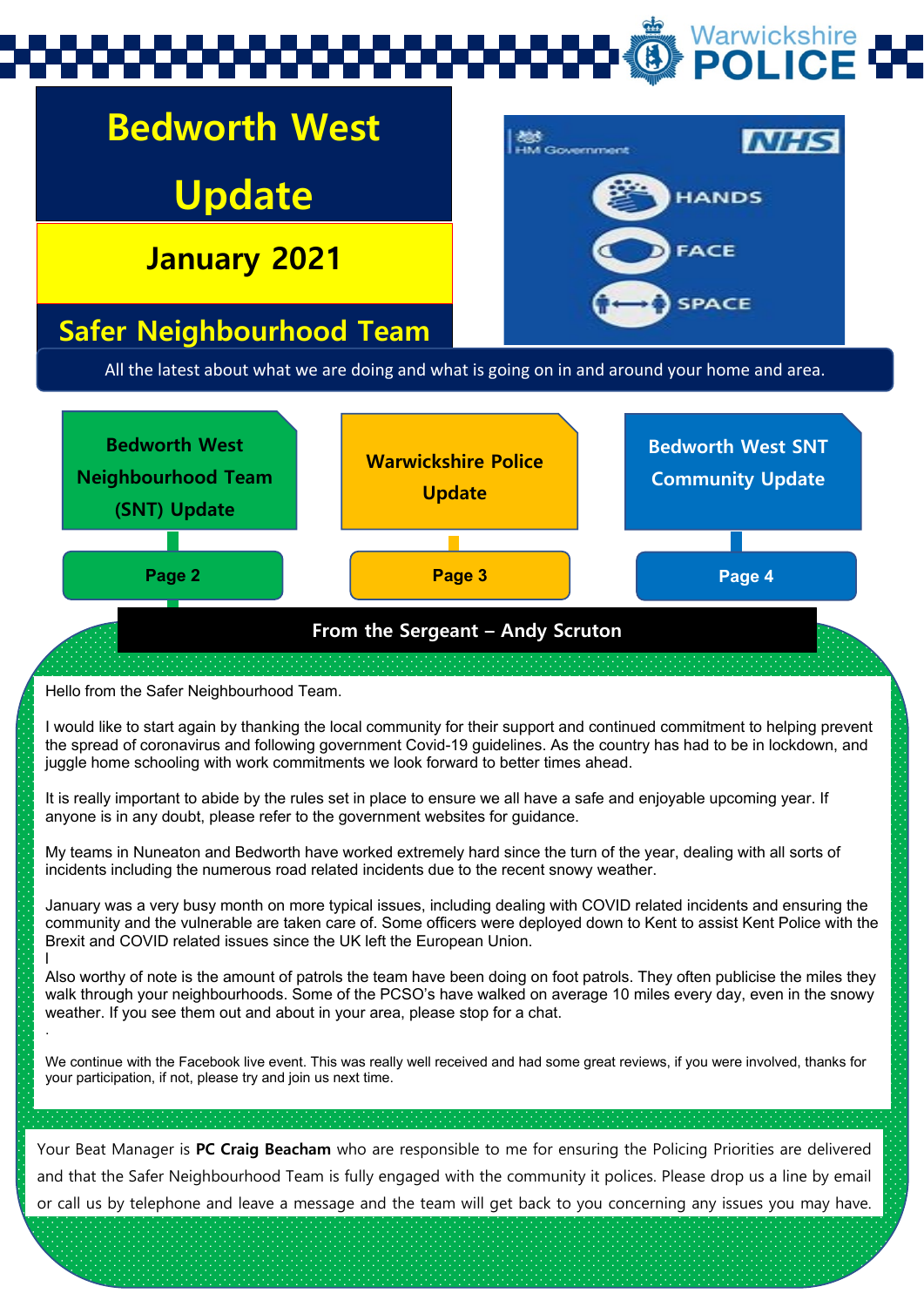Warwickshire

**Bedworth West Neighbourhood Team (SNT) Update** 

#### **How to keep up with Bedworth West Safer Neighbourhood**

We are on Twitter: **@Warwickshirepolice** We are on Facebook: **Nuneaton & Bedworth Police**

## **Out and about with Bedworth West SNT**

A prolific shoplifter in Bedworth has been sentenced to over 5 months in prison for numerous thefts throughout the shops of Bedworth. The male had over 87 previous for similar offences and was also wanted on recall to prison. PCSO's and PC's worked in partnership with shopkeepers to catch the male in the act and after being arrested in the town centre on Monday 25<sup>th</sup> January the male was charged with 5 counts of theft from shop and stalls and 1 count of common assault without causing injury. The male pleaded guilty in court for all counts and is now off of the streets.



Ī

**Op Cera**: We are continuing to patrol hot spot areas whereby groups of youths who gather, to then go on to cause ASB, are targeted and dispersed. We are looking to engage with the youths to see what help/guidance we can offer them as they progress towards early adult life. We are also dealing with people who are breaching Covid legislation and reporting them where possible.

**Burglaries:** officers have noticed a considerable dip in residential burglaries, and are hopeful this will remain to be the case while we are all locked down in our homes.

**Vehicle Crime:** This is still an ongoing issue in the area, officers are actively out looking for suspicious vehicles and activity within hotspot areas.

## **Update on our priorities….**

**Burglaries:** officers have noticed a considerable dip in residential burglaries, and are hopeful this will remain to be the case while we are all locked down in our homes.

**Vehicle Crime:** This is still an ongoing issue in the area, officers are actively out looking for suspicious vehicles and activity within hotspot areas.

**Speeding:** Officers have conducted speed checks in and around the locality and will continue to do so, where and when necessary. Please let us know if you have an issue on your road, we will assess the information and prioritise the most dangerous and prolific areas.

**Flytipping:** officers are aware of this issue within the locality and are working towards identifying offenders, the local council have been out clearing the areas affected. If you have any information of who is responsible, please let us know.

**Drugs:** Officers are continually investigating reports of drugs and are processing intelligence. Please keep reports coming in if you suspect there to be any suspicious drug activity in your area. This includes the use of Nitrous Oxide Cannisters.

**Off Road Motorcycles and Quads. ASB driving:** Officers from the dual purpose motorcycle team are regularly out and about. They are a force resource, and can be utilised anywhere in the county. Please give as much details as possible when reporting these offence, and if possible provide CCTV footage or pictures of the offenders.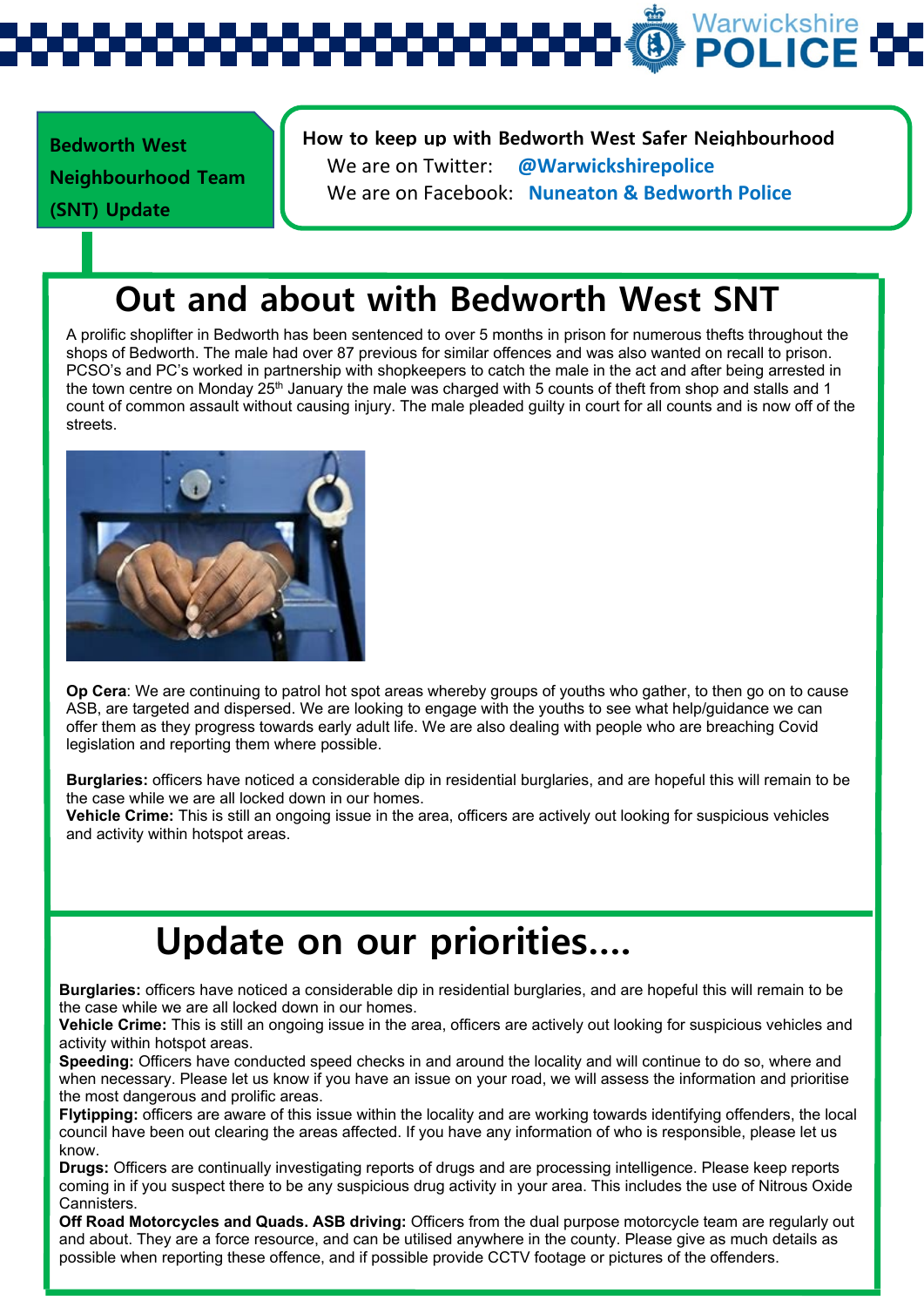

Hello again from the Bedworth West team. We hope this newsletter finds you all well and you are still coping during these very demanding and ever changing times. I am currently covering Bedworth West area for PC Naughton while she is working elsewhere. I have been with Warwickshire for 18 months since transferring from West Midlands Police. I am always happy to help and will try my best to seek the best outcome for your dilemma. I am also joined by one of our Police Constable Degree Apprenticeship student PC Willetts, who is currently on the third stage of his development, and is very keen to learn the ropes of an SNT officer.

The team have been focusing this month on putting several operations into place for the upcoming winter months where we see a rise in several crimes and incidents, such as burglaries and vehicle crime. How can you help? Well, talk to us! Report anything you think is 'not quite right' or suspicious. We read the reports and it helps to build a picture for us.

As always – stay safe, stay alert, stay in touch!